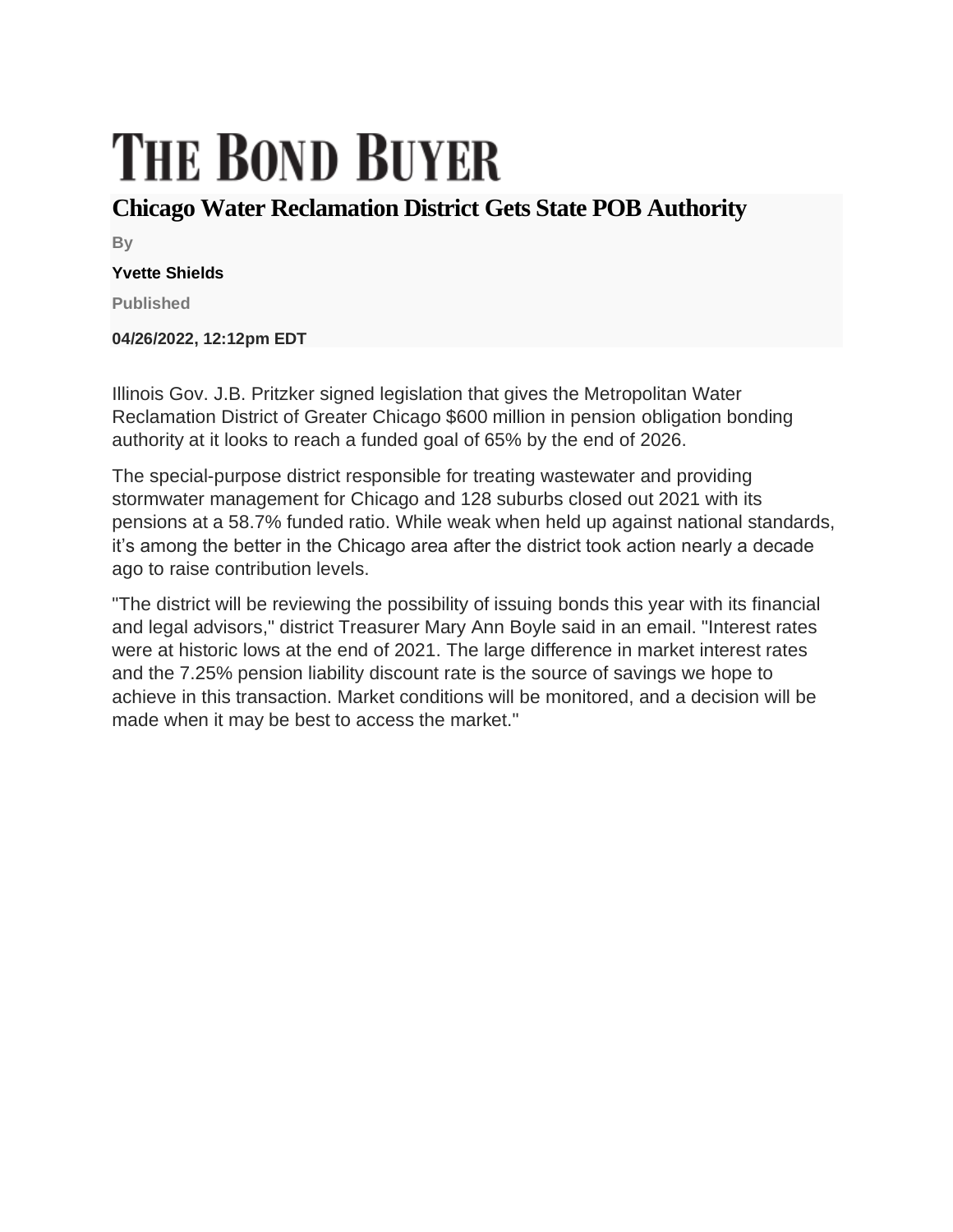

The Metropolitan Water Reclamation District of Greater Chicago's Stickney Water Reclamation Plant. **Bloomberg News**

The district would tap the POB authority incrementally. It faces a rising interest rate environment and the expectation of further Federal Reserve rate hikes to combat inflation.

The [Government Finance Officers Association](https://www.gfoa.org/materials/pension-obligation-bonds) recommends against the use of POBs because of the "considerable investment risk" inherent in the arbitrage gamble that earnings on investments purchased with bond proceeds will exceed the interest payments on the bonds.

Rating agencies weigh POBs on a credit-by-credit basis, but MWRD sees the potential issuance as an option that can help make further progress on funding levels.

"The district is actively addressing its pension liability by providing increased funding to the plan," Boyle said. "This legislation is another tool to assist the district in meeting its obligation to fully fund the pension liability."

The legislation also formally puts in statute a track to reach a 100% funded ratio by 2050 — up from 90%. The district adopted the 90% target in 2014. The formal move will draw positive reviews.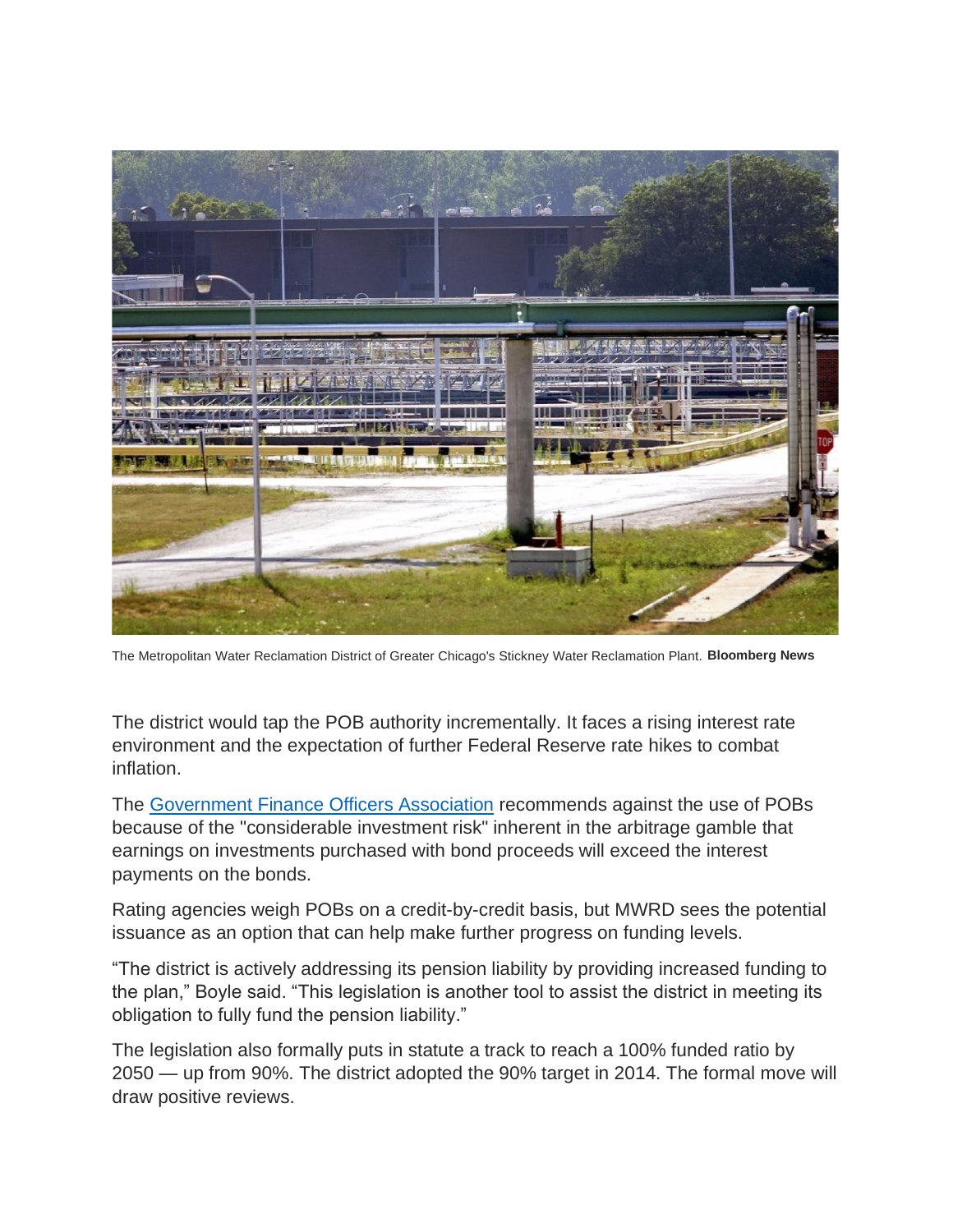Most other local and state plans in Illinois are making pension contributions — some at actuarially based levels — to reach 90% funded ratios in the coming decades under payment plans governed by state statutes, but actuaries recommend a 100% target.

The district last year put a 65% funded ratio goal in its five-year strategic plan to reach by the end of 2026.

With airtight constitutional protections against benefit cuts, MWRD took early steps ahead of most Illinois peers a decade ago [to begin addressing](https://www.bondbuyer.com/news/mwrd-of-chicago-budget-praised) the pension and other post-employment retiree healthcare strains with increased funding contributions and setting up an OPEB trust. The district's payments since 2014 have exceeded an annual determined contribution, or ADC.

The previous legislative package raised employee and employer contributions but did not cut benefits. The district did not face a legal challenge.

Pension overhauls by Chicago and the state government were overturned by the Illinois Supreme Court, but they cut benefits which the courts have said violates the state constitution's pension clause banning the impairment or diminishment of benefits.

Statutes allow the district to levy an amount up to 4.19 times employee contributions. The district made a combined contribution of \$88.8 million for fiscal 2021, over an ADC level of \$76.8 million. In 2021, legislation allowed the district to also transfer excess revenues from lawfully available sources to the pension plan. As a result of that legislation, an additional \$30 million was contributed to the pension plan in March as part of the 2022 budget.

"The three tools we have in place to increase funding for the plan are to contribute an amount in excess of the ADC each year, contribute excess revenues as available, and issue bonds to supplement funding when the market interest cost is lower than historical rates," Boyle said.

The new [bill received final](https://www.ilga.gov/legislation/publicacts/fulltext.asp?name=102-0707&GA=102&SessionId=110&DocTypeId=HB&DocNum=4677&GAID=16&SpecSess=&Session=) passage March 31 and Pritzker signed it Friday.

It allows the district to use tax revenues collected for the benefit of the pension fund to pay principal and interest on bonds sold for the sole purpose of making contributions. It authorizes up to \$600 million of borrowing without submitting the question to voters if intended to decrease the unfunded liability of the pension fund and not to decrease the amount of employer pension contributions.

The district carried an unfunded tab of \$1.13 billion based on its last actuarial report for [2020](https://mwrdrf.org/media/2543/12-31-2020-rf-actuarial-valuation-final-draft-for-mwrd.pdf) and 57.3%.

The district's \$1 billion of unfunded liabilities make up a small piece of the \$47 billion tab in 2019 for all eight funds that rely on Chicago's tax base. The reclamation district's tax base is also more expansive than the others: Chicago's four city pension funds, the Chicago Park District, Chicago Board of Education, and Chicago Transit Authority.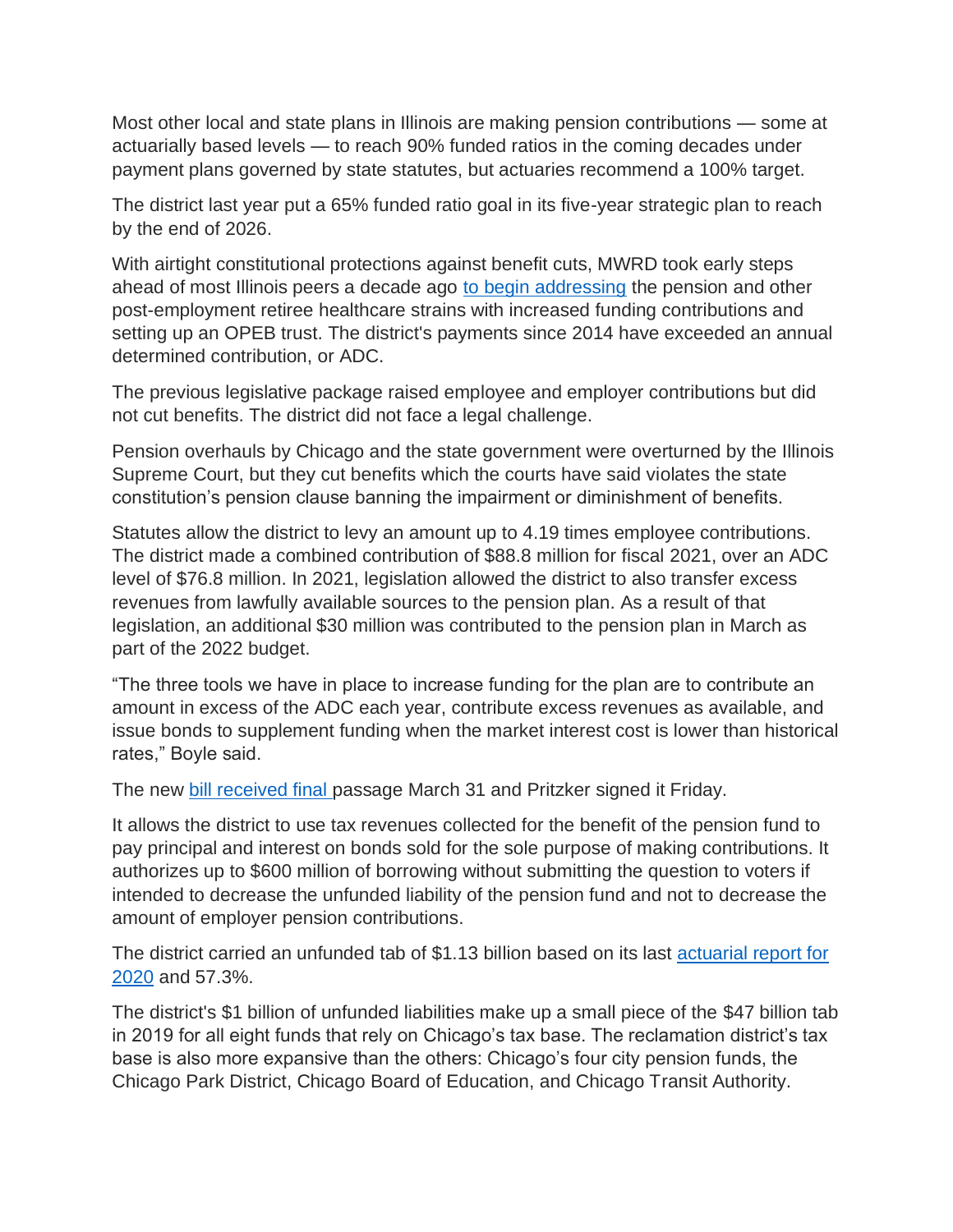The [collective funded ratio of the eight was just 34%](https://cgfa.ilga.gov/Upload/Small_Systems_2020.pdf) and MWRD has the strongest funded ratio among the eight. MWRD's funded ratios has risen since 2012 when it was at 50%. It's hovered between 54% and 58% since, according to the legislature's Commission on Government Forecasting and Accountability's 2021 review.

The district was early among local governments to pre-fund its non-pension retiree healthcare liability. Its other post-employment benefit plan is 92% funded. The OPEB trust fund is expected to be fully funded by 2026.

The district's actions haven't prevented rating downgrades although they might have prevented deeper deterioration. One past downgrade was blamed primarily on the risks associated with a tax base shared with so many governments weighed down by burdensome pension liabilities.

S&P Global Ratings in [2016 knocked the district](https://www.bondbuyer.com/news/why-chicagos-met-water-lost-a-triple-a-rating) down one notch to AA-plus from AAA saying it "reflects our view of the potential impacts of the combined pension liabilities and debt of the overlapping governmental entities on the district's tax base."

S&P acted again in October 2020 cutting the rating one notch to its current level of AA citing the district's "poorly funded pension plan with a sizeable liability of over \$1.2 billion which we believe weakens its overall credit worthiness and represents a governance risk that in our view is above the sector standard despite management's efforts to improve the funded status during the past seven years."

The district has held on to its AAA rating and stable outlook from Fitch Ratings.

Moody's Investors Service rates the district Aa2 with a stable outlook, but has not been asked to rate deals since 2011.

"The district benefits from a very large tax base and diverse economic composition that serves as the largest regional economic center in the Midwest. The district's challenges include elevated debt and pension burdens of the district and overlapping local governments," Moody's said in a January report.

In addition to borrowing on its own, the district taps low interest loans through the Illinois Environmental Protection Agency. No bonds with the exception of POBs are planned until 2025 unless a refunding opportunity arises, Boyle said.

[A \\$500 million borrowing](https://www.bondbuyer.com/news/chicago-wastewater-district-tees-up-its-bond-market-return) late last year supported a five-year, \$787 million capital program that relies on a total of \$633 million of direct and state revolving fund borrowing with other funding coming from the Army Corps of Engineers and storm-water management fund tax levy collections.

Projects include the deep tunnel known as the Tunnel and Reservoir Plan that's designed to capture storm water and prevent flooding; bio-solids management; facility upgrades; and intercepting sewers.